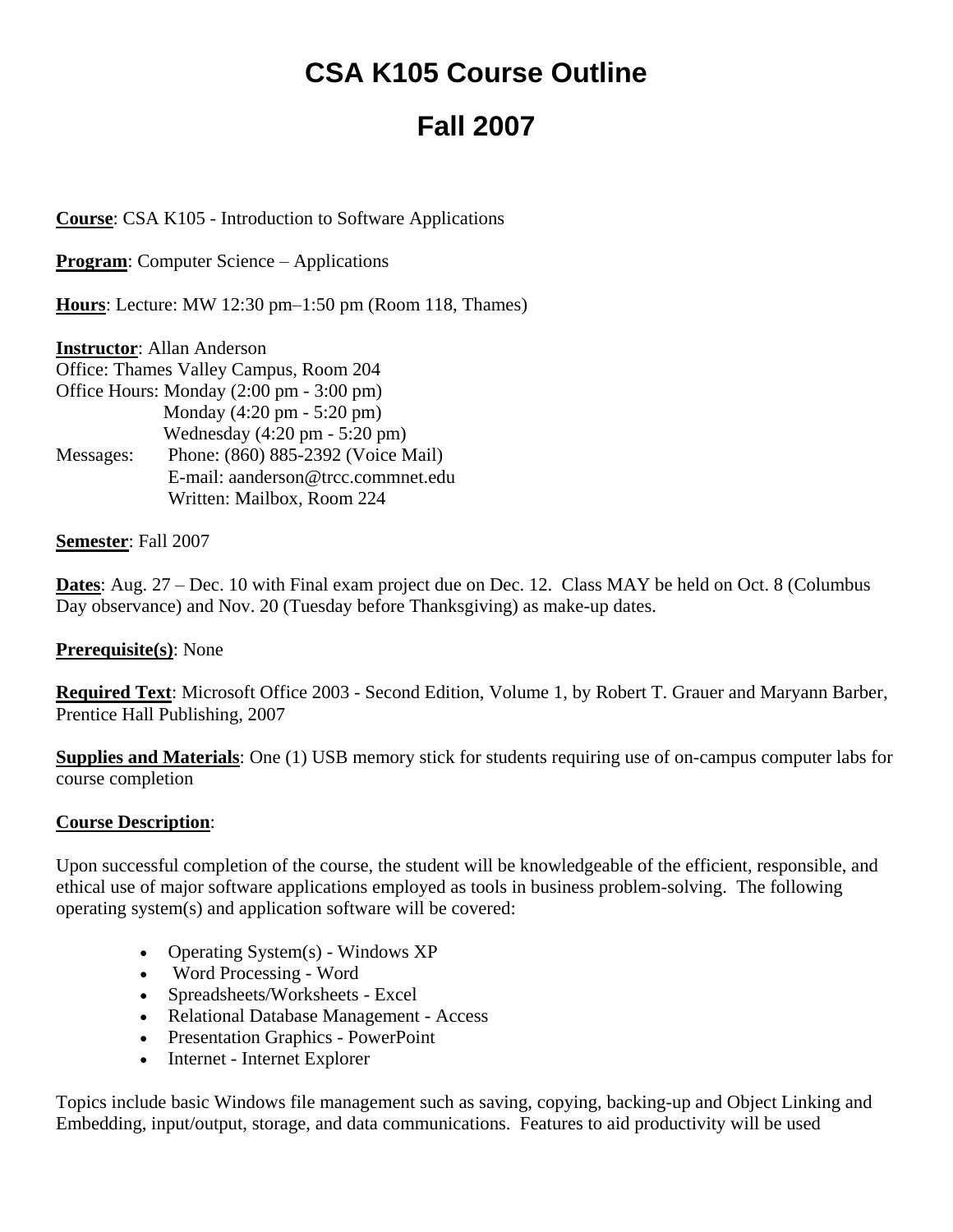throughout the course, and Object Linking and Embedding will be used to create compound documents. The student will be required to complete lab projects using these applications.

# **Course Objectives**

- 1. To provide the student with basic knowledge of, and ability to employ in an office environment, word processing, spreadsheets/worksheets, relational database management, application programming, business presentation graphics, Internet, personal information management, and e-mail.
- 2. To provide the student with an understanding of why businesses, industries, and government agencies require the processing and conversion of data into information.
- 3. To provide the student with an understanding of how data is processed and converted into information, and how information is managed on a computer information system.

# **Course Requirements**

- 1. Each student will be expected to complete a series of lab hands-on exercises and projects during the semester.
- 2. There will be a final exam project.
- 3. Students must plan to spend a minimum of two (2) hours per week outside of class to work either in the computer lab or at home to finish their projects by the assigned deadlines.

# **Course Evaluation**

Course evaluation will be based on attendance, and performance on hands-on exercises, projects, and tests.

#### **Tests**

Tests will be in short answer or multiple choice form, and will cover material from both lectures and the text. Tests may be either announced or unannounced. An unexcused absence from an announced test will result in a score of zero for that test. Excused absences from announced tests must be requested in advance of the date (email is the preferred notification method).

#### **Grading Policy**

The final grade for this course will be determined by the following percentages:

| Hands-On Exercises (HOEs) | 40% |
|---------------------------|-----|
| Final Exam Project        | 40% |
| Tests                     | 20% |

Course grades will be assigned as objectively as possible, according to the following scale (a class curve may be used at the discretion of the instructor):

| 90 - 100%     | A            |
|---------------|--------------|
| 80 - 89%      | B            |
| 70 - 79%      | $\mathbf{C}$ |
| 60 - 69%      | Ð            |
| 59% and Below | Е.           |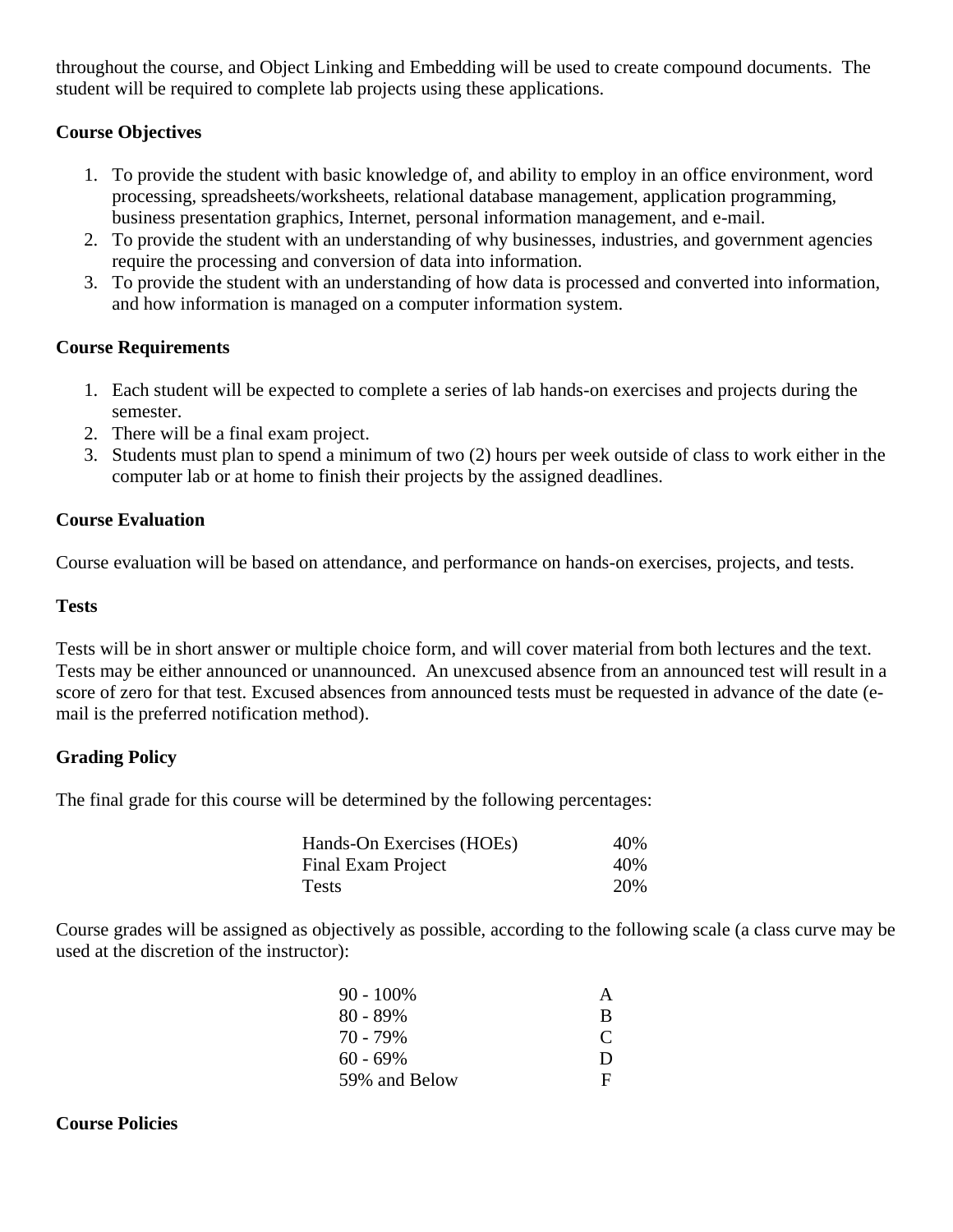Student Responsibility: The responsibility for obtaining and completing all missed work rests solely with the student.

Lab Work and Assignments: Interaction with the instructor and fellow students is an integral part of the learning process. Students are allowed to obtain assistance from fellow classmates on lab assignments, but must personally use the keyboard or mouse for all keystrokes/mouse actions to complete the assignments. All work submitted for grading must be the student's own.

### **Handicapped or Disabled Students**

If you are a student with a disability and believe you will need accommodations for this class, it is your responsibility to contact the Disabilities Counseling Services at 383-5240. Please note that the instructor cannot provide accommodations based upon disability until the instructor has received an accommodation letter from the Disabilities Counselor.

# **Ethics/Honor Code**

The most frequent violations of the code and policies include but are not limited to:

- Copying or sharing a file or any portion of a file from another student.
- Sharing or allowing another student to copy your files or any portion of a file.
- Duplicating or distributing copies of copyrighted software program.
- Unauthorized access or use of university computers, computer systems or computer network.
- Creating, sending or distributing electronic chain letters.
- Using a disk containing a virus in a computer lab or computer system, and distributing the virus any computer network.
- Using college computers, computer systems, or computer network to view or distribute profanity or objectionable material.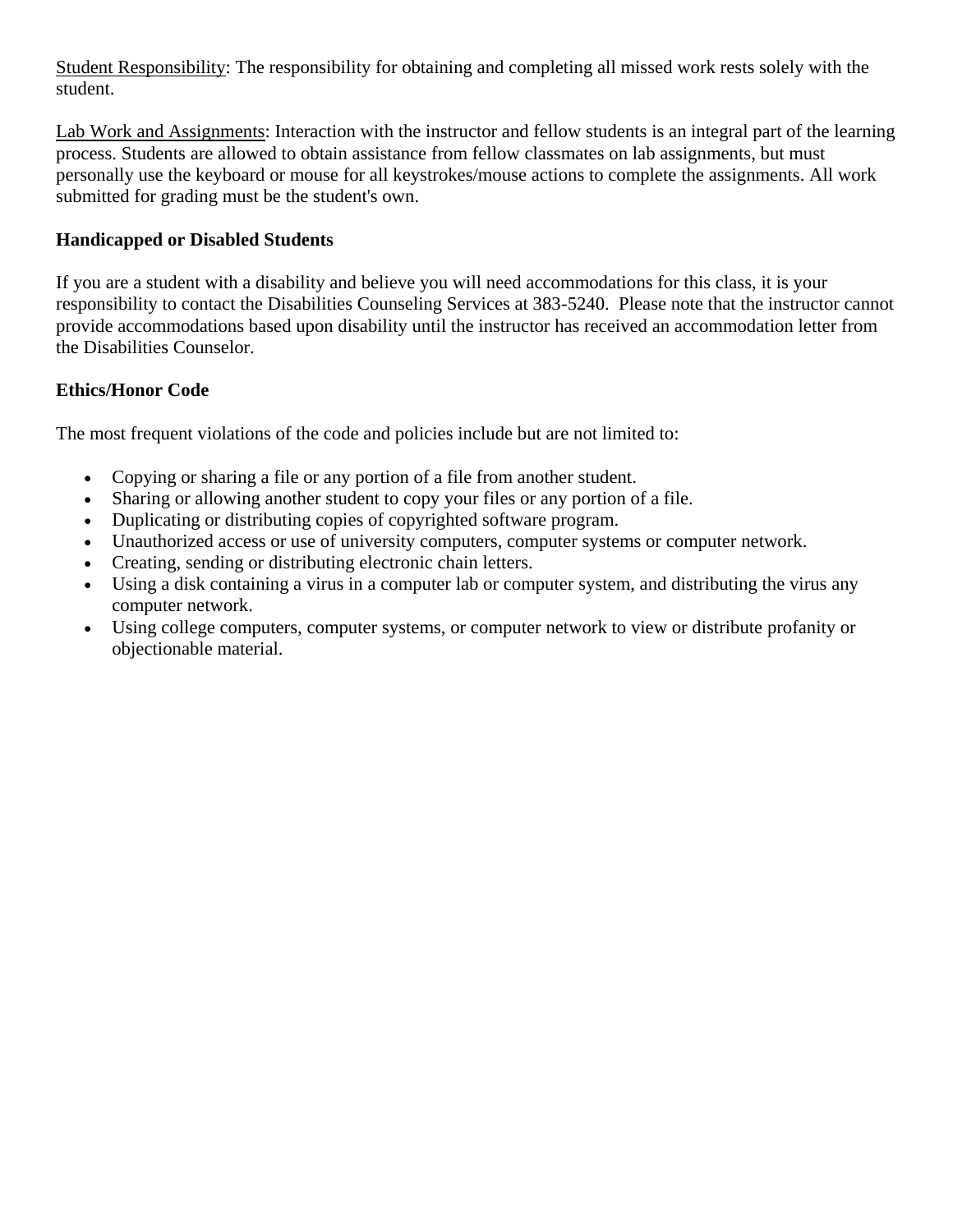# **Course Outline**

| Week                            | <b>Topics</b>                                               | <b>Text Assignments</b>                                                                                                 |
|---------------------------------|-------------------------------------------------------------|-------------------------------------------------------------------------------------------------------------------------|
| $\mathbf{1}$<br>8/27,<br>8/29,  | <b>Getting Started: Essential Computing Concepts</b>        | <b>Essential Computing</b><br>Concepts, pp 889-944                                                                      |
| 9/5                             | Getting Started with Microsoft Windows XP                   | Getting Started with<br>Microsoft Windows XP,<br>pp 1-72                                                                |
|                                 | The Internet and World Wide Web                             | The Internet and World<br>Wide Web, pp 825-888                                                                          |
| $\overline{2}$<br>9/10,<br>9/12 | Microsoft Word 2003: What Will Word Processing Do for Me?   | Microsoft Word,<br>Chapter 1, pp 73-120                                                                                 |
| 3<br>9/17,<br>9/19              | Gaining Proficiency: Editing and Formatting                 | Microsoft Word,<br>Chapter 2, pp 121-174<br><b>All Microsoft Windows</b><br>XP and Internet<br><b>Explorer HOEs Due</b> |
|                                 |                                                             | Computing Concepts,<br>XP, and Internet Test                                                                            |
| $\overline{4}$<br>9/24,<br>9/26 | Enhancing a Document: The Web and Other Resources           | Microsoft Word,<br>Chapter 3, pp 175-224                                                                                |
| 5<br>10/1,<br>10/3              | Advanced Features: Outlines, Tables, Styles, and Sections   | Microsoft Word,<br>Chapter 4, pp 225-280                                                                                |
| 6<br>$10/10$ ,<br>10/15,        | Introduction to Microsoft Excel 2003: What Is a Spreadsheet | Microsoft Excel,<br>Chapter 1, pp 2811-344                                                                              |
| 10/17                           |                                                             | Microsoft Word Test                                                                                                     |
|                                 |                                                             | All Microsoft Word<br><b>HOEs</b> Due                                                                                   |